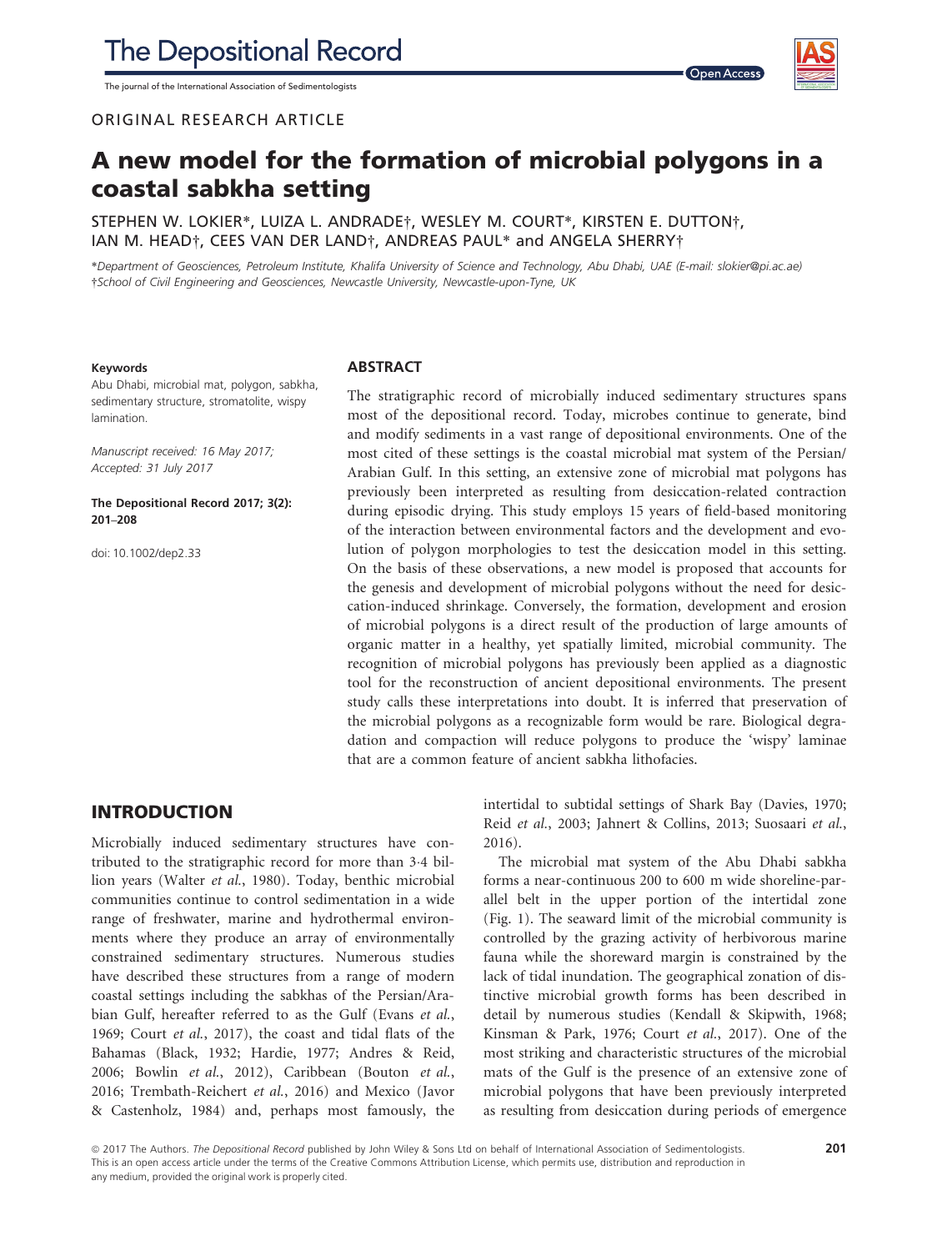

Fig. 1. (A) Map of the Gulf region (the arrowed box indicates the location of the satellite image in B). (B) Landsat Enhanced Thematic Mapper (ETM) image of the study area (acquired 3 July, 2002), see A for regional context. The location of the study area, in which the three transects were established, is indicated by the yellow arrow.

(Kendall & Skipwith, 1968; Evans et al., 1969). The objective of this study is to test the validity of this model and offer an alternative proposed mode of formation and evolution for the microbial polygons. The preservation and recognition of these structures into the stratigraphic record, either as clotted thrombolites (Aitken, 1967) or laminated stromatolites (Walter, 1976; Dupraz et al., 2009), provides an important diagnostic tool for the reconstruction of ancient depositional settings.

# GEOGRAPHIC SETTING AND CLIMATE

The Abu Dhabi coastline of the Gulf comprises a lowangle ramp transitioning from a mixed evaporite-carbonate supratidal sabkha, through a broad intertidal zone, into a subtidal carbonate setting (Evans et al., 1964). This topography is complicated by a complex of offshore shoals and islands that have accreted around Pleistocene limestone associated with the underlying Great Pearl Bank (Purser & Evans, 1973; Harris, 1994). Locally, these features have accreted to the shoreline to form a tombolo such as that seen at Al Dabb'iya (Fig. 1). The microbial mat belt is found within the upper reaches of the intertidal zone, both on the mainland and on offshore islands, where it marks the transition from the intertidal to the supratidal setting (Lokier & Steuber, 2008). Arid conditions prevail with mean annual evaporation of 275 m (Bottomley, 1996) far exceeding mean annual rainfall of 72 mm (Raafat, 2007). Air temperature in the study area regularly exceeds 50°C on summer days and may reach 7°C during winter nights (Lokier, 2012; Lokier & Fiorini, 2016). Surface temperature may exceed 60°C.

# **METHODOLOGY**

Field-based observations of the microbial mat during all seasons of the year have been ongoing since 2002. The extremely low-angle nature of the sabkha surface results in any surface disturbance having significant consequences on microbial development, for example a single footprint has been observed to result in the onset of erosion or, conversely, the ponding of waters and consequent microbial mat thickening. For this reason, all observations were recorded on areas that had not been previously disturbed by anthropogenic activity. During the period of the study, any changes in surface morphology and their context in relation to environmental factors – including tides, storms and precipitation events were recorded. In order to statistically describe the polygons, three randomly oriented transects were established during April 2017 and the characteristics of a total of 60 polygons were measured in detail. Inspection trenches were dug at four localities to facilitate examination of the relationship between the surface microbial mats and the underlying substrate.

# RESULTS

The longest axis of individual microbial polygons can reach up to 83 cm and shapes range from elongate (long to short axis ratio of  $0.22$ ) to circular  $(0.93)$  with an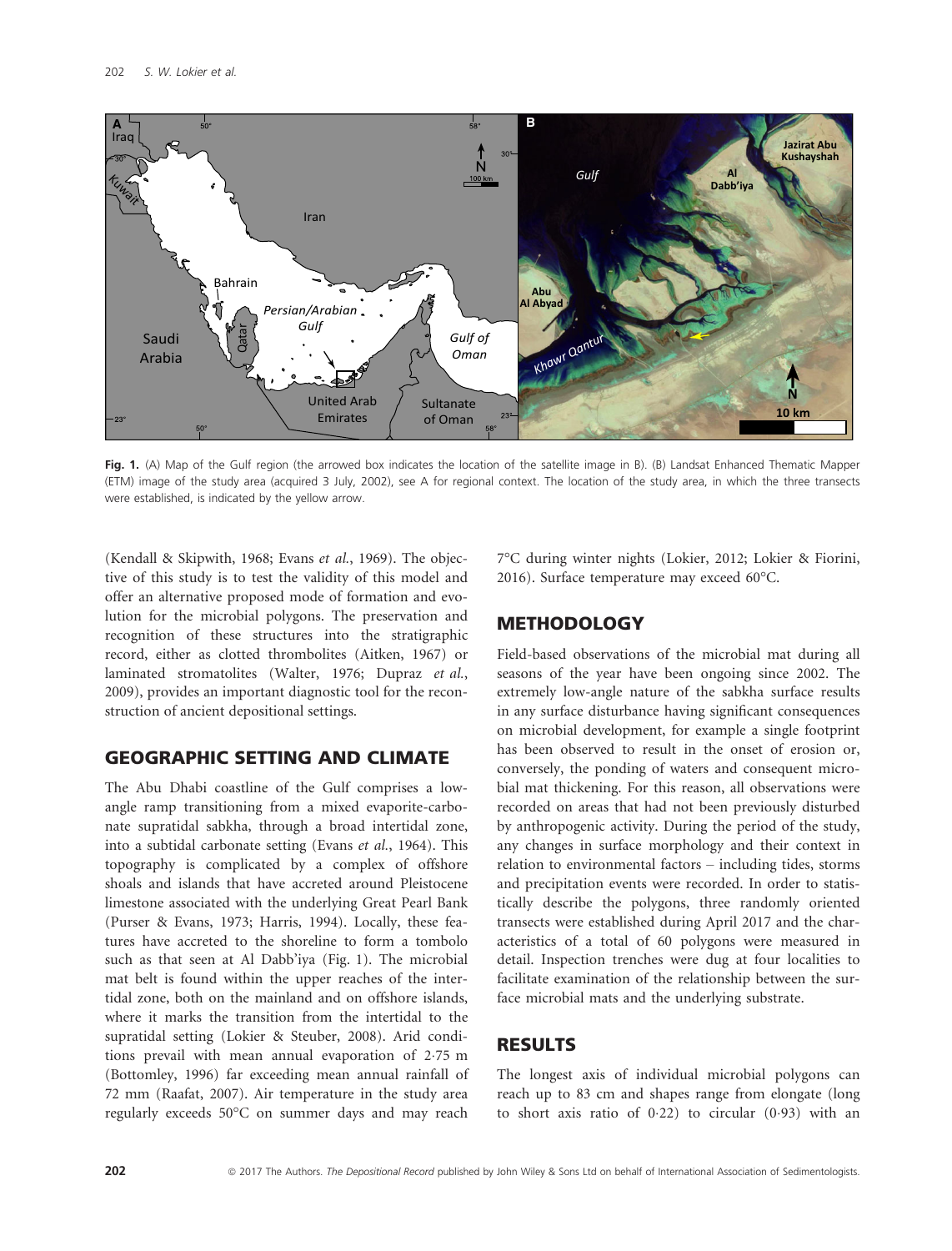average axis ratio of 0.60 (Fig. 2). All of the polygons have a distinctive open-bowl shape (Fig. 3A and B) with an uplifted margin that reaches between 0.5 and 5.2 cm (average  $2.6$  cm) above the polygon centre (Fig. 3C). The uplifted margins of the polygons typically are rounded and, in many cases, have an inner lip to the rim. Internally, the microbial mats typically are planar laminated with locally developed ptygmatic folding at the polygon centre and become increasingly convoluted towards the polygons margins (Fig. 3C and D). The centres of polygon mats have an average thickness of 39 cm. There is little, if any, lateral continuity of laminations between adjacent microbial polygons.

The substrate immediately below the microbial polygons locally varies from carbonate sands to laminated microbial material (Fig. 3C and D). Polygons are separated by gaps that average  $10 \cdot 1$  cm in width (0 to 34 cm) and reach up to 105 cm (average 48 cm) below the peaks of the uplifted rims. Each polygon is surrounded by between 4 and 8 (average 6) immediate neighbours.

Although the Gulf is a microtidal sea, the low angle of the carbonate ramp results in significant lateral flooding during each tidal cycle. The polygonal microbial mats typically are inundated for a few hours during each flood tide although they may occasionally be exposed for up to 2 days during the lowest neap tides. As the tide recedes, water is retained both within the bowl-shaped polygons and in the gaps between them; subsequent evaporation increases the salinity from an initial value of between 52 to 75 g  $l^{-1}$ , thereby promoting the precipitation of halite. Although microbial polygon surfaces may appear 'dry',



Fig. 2. A plot of the maximum polygon width (x-axis) against the minimum polygon width (y-axis).

scratching will reveal dampness less than 1 mm below the surface. Over the extended period of observation, the substrate directly below the mat was always observed to be wet. A limited supply of moisture is also present in the form of early-morning dew. During summer months, air temperatures of over 50°C are not uncommon, temperatures at the surface of the dark microbial mats can exceed air temperature by over 15°C. During rare episodic highenergy events, such as storm surges, a thin veneer of sediment up to 2 mm thick may accumulate within and between polygons. Following storms, it is not uncommon to find that individual polygons have been removed from the surface of the polygonal mat zone exposing an area of laminar microbial growth.

Desiccation-induced shrinkage of the microbial mats was very rarely observed within the microbial polygon zone. On the rare occasions where lateral contraction was observed, this was in the form of discontinuous rips or tears that typically 'healed' on rehydration. Desiccation of the much thinner (1 to 3 mm) microbial mats landwards of the microbial polygon zone resulted in splitting, fragmentation and transportation of the desiccated material.

### **DISCUSSION**

Existing models for the formation of microbial polygons in the Abu Dhabi sabkha have all invoked desiccation as the primary agent in the initiation and development of the polygon structure. Under this model, dehydration of the microbial mat results in shrinkage to form a network of polygonal cracks. Continued drying results in differential shrinkage between microbial layers, thereby causing the edges of each polygon to curl upward (Kendall & Skipwith, 1968; Friedman, 1995) and overturn. The overturned margins promote the trapping of saline water, resulting in faster upward growth at the edges (Kendall & Skipwith, 1968).

The observations herein motivate a new conceptual model which suggests that the formation of microbial polygons is a result of the production of a large amount of organic matter in a healthy, yet spatially limited, microbial community.

#### Growth and shedding

The initiation, development and subsequent erosion of microbial polygons can be explained purely on the basis of the production of organic material by a healthy microbial community under optimum (regularly flooded), but vertically restricted, growth conditions. The microbial community within the mats requires an adequate supply of water that is, typically, replenished during each tidal cycle. During periods when neap tides fail to flood the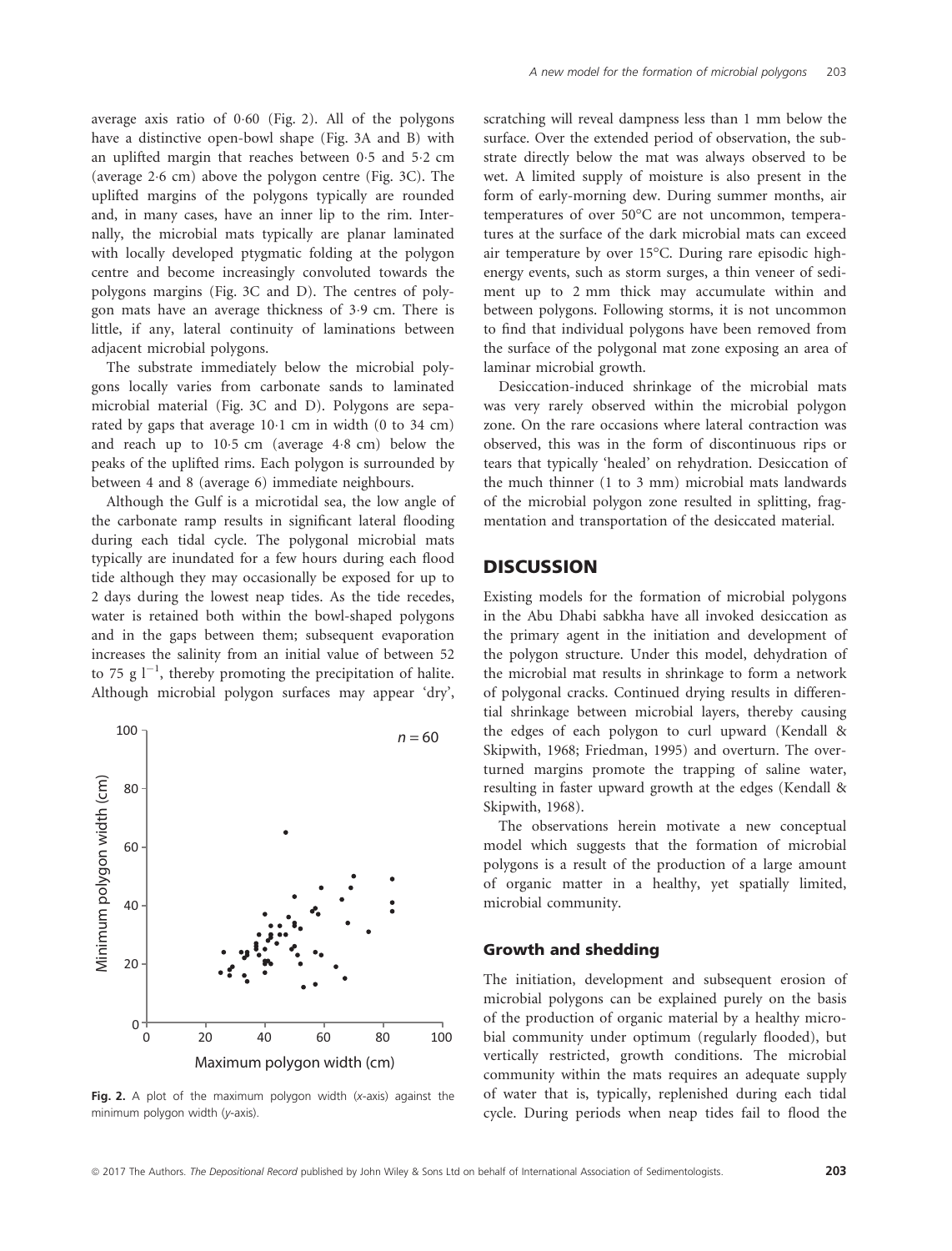

Fig. 3. Field photographs from the polygonal microbial mats. (A) Recently flooded polygons retaining water both within the polygons and in the inter-polygon gaps. (B) During low neap tides, the water within and between polygons may completely evaporate thus precipitating halite (the lighter colour within and between some polygons). The dashed line indicates the location of the cross-section in D. (C) A cross-section through polygons developed on a carbonate sand substrate, note the presence of two 'wispy' polygons within the sands. (D) A cross-section through microbial polygons developed over a substrate of planar-laminated microbial mats. Refer to Fig. 4 for a close up of the central polygon within this image.

mats, the supply of water is limited to sub-surface recharge via capillary processes. This places a vertical constraint on the upward growth of the microbial mat. The lateral growth of the microbial community is not so absolutely constrained.

As the microbial mats grow laterally, 'competition' for space results in deformation to produce localized topographic highs that will eventually rupture and fail with one newly developed margin being overthrust above its neighbour (Fig. 4). The uplifted margin is somewhat isolated from the supply of moisture and may therefore suffer episodic drying during which the contracting uppermost layers will contort the lip of the rim inwards and downwards. Continued microbial growth overgrows the uplifted margin to produce a rounded profile. The uplifted margin creates an open-bowl structure in which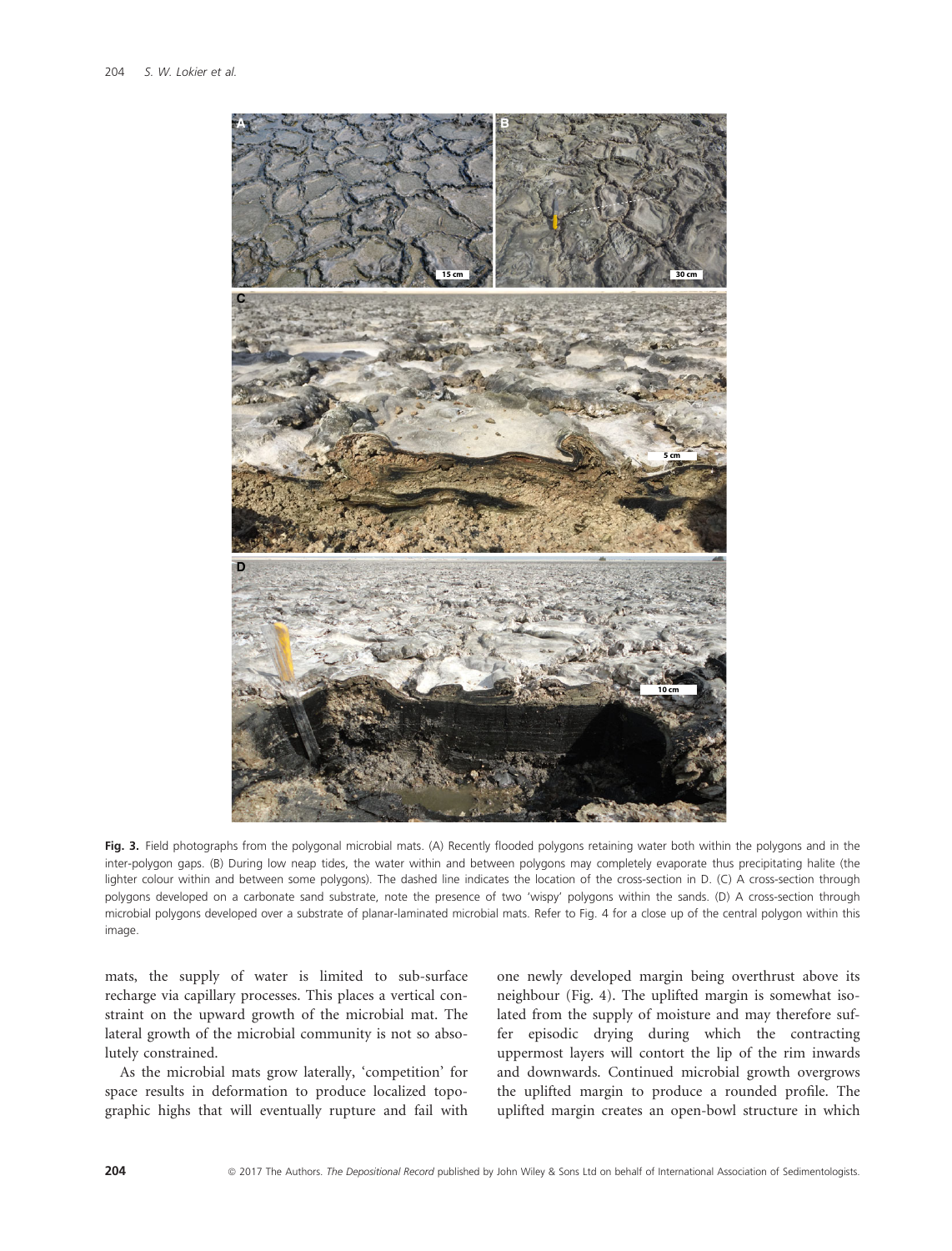

Fig. 4. A series of schematic diagrams showing the development of the microbial polygon shown in cross-section in E (see Fig. 3D for the context of this feature). (A) Optimum growth conditions result in displacive lateral growth of the microbial mats resulting in overthrusting (black arrow) and localized overturning (pink arrow) of the polygon margin. Continued microbial growth overgrows the margin to produce a rounded profile (blue arrow). (B) Continued laterally displacive growth increases overthrusting (green arrow) whilst vertical growth consolidates the margin (blue arrow). (C) As horizontal displacement continues, a new area of uplift is produced (brown arrow). (D) Polygon interior uplift continues (brown arrow). Increasing displacement at the polygon margins results in detachment of the polygon from the underlying substrate (red arrows) – the polygon is now susceptible to erosion. (E) Field photograph of a cross-section of a single microbial polygon.

sea water is retained during low tides thereby enhancing microbial mat growth. As the interior of the polygon thickens, the upper surface will become increasingly prone to desiccation, resulting in successive generations of margin uplift and overturning. This process effectively lifts the margin of the polygon away from the underlying substrate (Fig. 4). Ponding of water within the gaps between adjacent polygons promotes the development of a new

microbial layer that will extend beneath the uplifted margins of the microbial polygon. With increased detachment from the substrate, the relatively high-relief polygon is increasingly susceptible to erosion and transport during high-energy events such as storms. Shedding of the polygon exposes the underlying microbial community that was developing immediately below the polygon.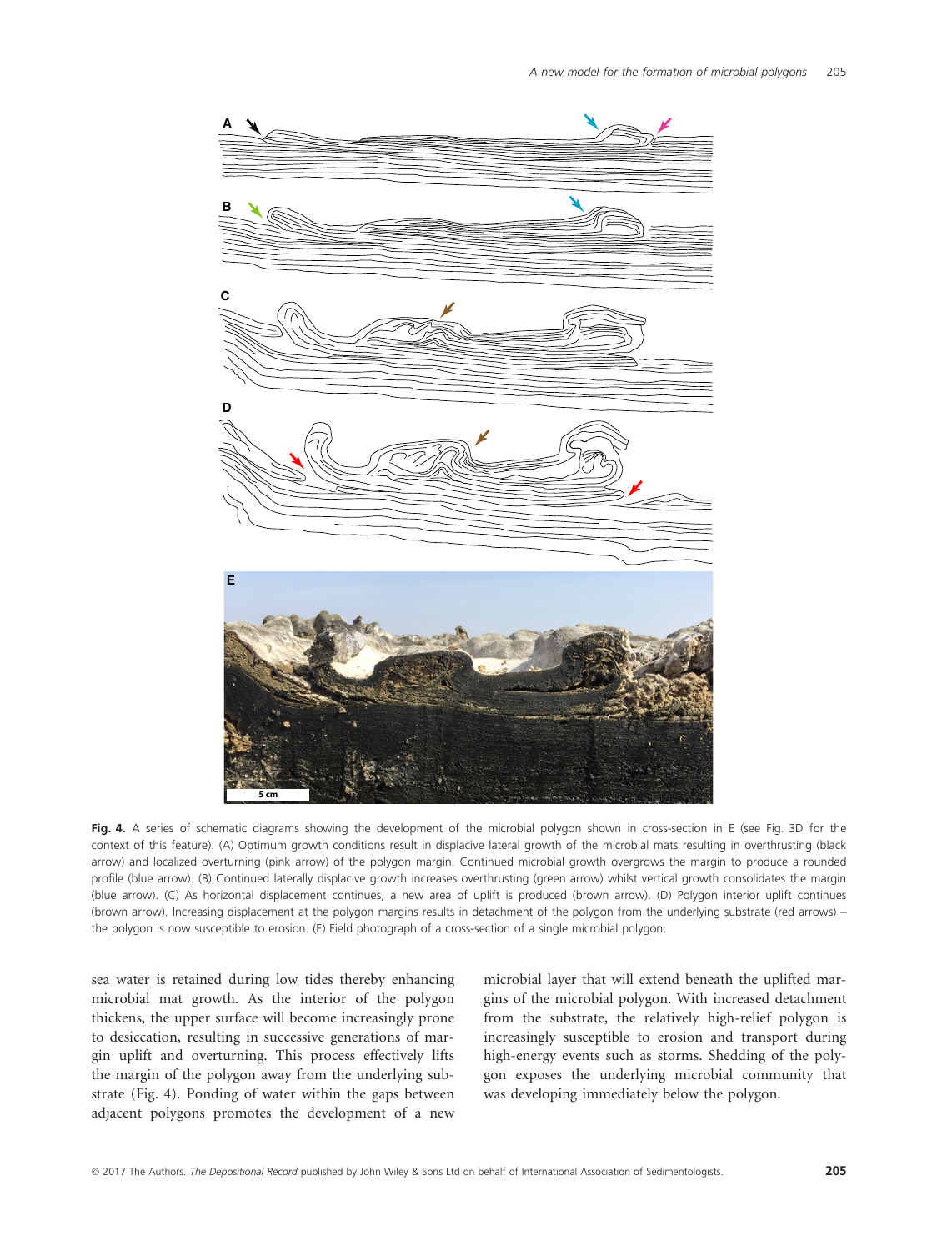#### Comparison between models

The new 'growth and shedding' model addresses a number of inadequacies with the previously posited 'desiccation models' for microbial polygon formation (Kendall & Skipwith, 1968; Evans et al., 1969; Noffke et al., 2001). The desiccation model for the Abu Dhabi sabkha requires sufficient 'drying' of the microbial mat to allow relatively deep vertical cracks to develop and for the mat to uplift and roll back. An alternative model, developed from observations of thin microbial mats on the Mediterranean coast of Tunisia (Noffke et al., 2001), also relies on periods of desiccation to initiate cyclic episodes of polygon development. Such conditions are highly unlikely under the regularly flooded optimum growth conditions (Kendall & Skipwith, 1968) in which the polygonal mats are developing. Deep desiccation fissures have been observed within microbial mats elsewhere within solar salt pans but these have developed under significantly drier condition than those observed at the Gulf coast (Bernier et al., 1991; Cornee et al., 1992).

During over 15 years of field observations, desiccationdriven shrinkage of the microbial mats in the polygonal mat zone was only rarely witnessed and bore no resemblance to observed microbial polygon morphologies. Desiccation, observed at the landward limit of the Abu Dhabi microbial mats, results in the splitting and fragmentation of mats making them susceptible to aeolian and stormsurge erosion, a similar relationship has been reported elsewhere (Logan et al., 1964; Davies, 1970; Bouton et al., 2016) but does not produce polygons. Kinsman & Park (1976) illustrated desiccation structures from the microbial mats of Abu Dhabi. However, these features are morphologically distinct from the microbial polygons as they have only limited uplifted rims, with no evidence of overturn or buckling, additionally, laminae are laterally continuous between bodies and gaps are narrow, vertical and infilled.

All of the desiccation models rely on shrinkage as the driving mechanisms for microbial polygon formation. Field observations of uplifted and overthrust margins and ptygmatic folding of microbial laminae clearly demonstrate that the microbial polygons are, in fact, products of lateral and, to some extent, vertical growth and expansion rather than shrinkage. The shedding of polygons from the surface of the microbial mat is entirely unaccounted for in any of the desiccation models.

### Potential for preservation into the depositional record

As has been documented elsewhere, most microbial structures are lost during early burial, with planar lamination, polygons and stacked saucers being the most likely features to persist into the depositional record (Kendall & Skipwith, 1968; Evans et al., 1969; Kinsman & Park, 1976; Park, 1977; Court et al., 2017). The eventual fate of most microbial polygons is to be shed and transported either into the supratidal environment, where they will ultimately suffer desiccation and aeolian erosion, or into the marine setting where they will be consumed.

The potential for preservation is enhanced where the microbial polygons have formed over binding planar microbial mats, in such circumstances isolated polygons may be overgrown by the laminar mats thereby facilitating burial and preservation. Within the depositional record, such structures would be recognized as isolated discontinuities that may be misinterpreted as microbial rip-up clasts, an interpretation that it would be difficult to disprove. Under rare circumstances, near-complete polygonal microbial mat systems may be preserved into the stratigraphic record. Superbly preserved fossil examples of microbial mat polygons have been documented from the Archean of South Africa (Noffke et al., 2008). Cross-sections of these mats clearly document the displacive nature of polygon growth resulting in overthrusting of polygon margins (Noffke et al., 2008, fig. 12).

Microbial polygons formed over an unlithified substrate are similarly likely to be lost to the burial regime. Where isolated microbial polygons are buried (Fig. 3C), then biological degradation and compaction are likely to reduce them to indistinct, laterally discontinuous, thin 'wispy' seams of organic residue. Wispy seams are a common feature of the interpreted intertidal facies of the Jurassic Arab Formation of the Middle East.

## **CONCLUSIONS**

The proposed growth and shedding model explains the genesis and development of microbial polygons without the need to invoke desiccation-induced shrinkage. The production of microbial polygons is a result of the production of significant quantities of organic matter in a healthy, but spatially limited, microbial community. It is likely that these microbial polygons are only rarely preserved into the depositional record in an easily recognizable form. The model for preservation may account for some of the discontinuous wispy organic seams that are ubiquitous within the intertidal units of ancient sabkhasystem lithofacies.

# ACKNOWLEDGEMENTS

The authors thank Xin Bixiao, Yuan Peng and Jianfeng Song for assistance during fieldwork data collection. We thank Gene Rankey and an anonymous reviewer for their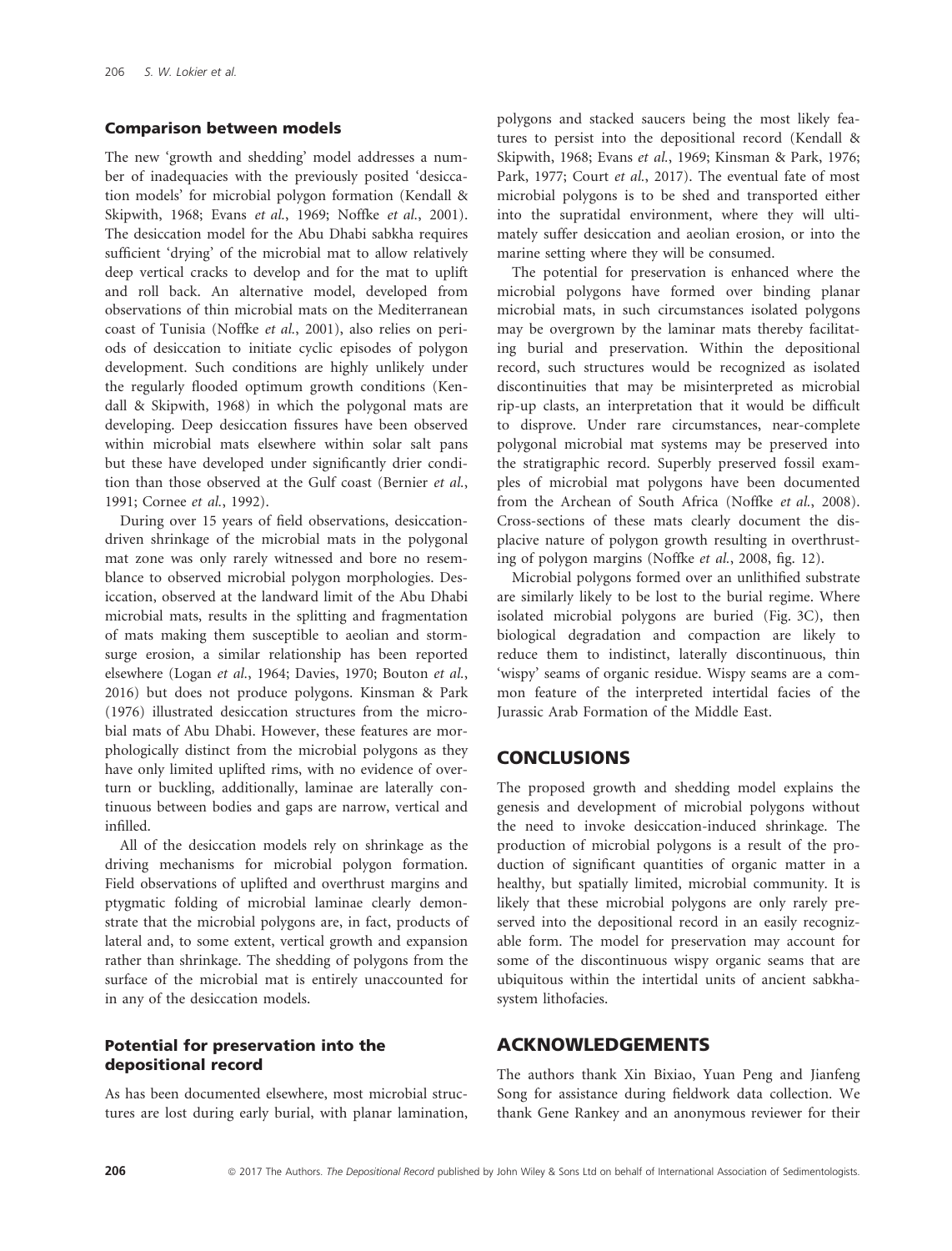constructive comments. We also acknowledge Associate Sam Purkis and Chief Editor Peter Swart for their guidance through the editorial process.

#### References

Aitken, J.D. (1967) Classification and environmental significance of cryptalgal limestones and dolomites, with illustrations from the Cambrian and Ordovician of southwestern Alberta. J. Sed. Res., 37, 1163–1178.

Andres, M.S. and Reid, P.R. (2006) Growth morphologies of modern marine stromatolites: a case study from Highborne Cay, Bahamas. Sed. Geol., 185, 319–328.

Bernier, P., Gaillard, C., Gall, J.C., Barale, G., Bourseau, J.P., Buffetaut, E. and Wenz, S. (1991) Morphogenetic impact of microbial mats on surface structures of Kimmeridgian micritic limestones (Cerin, France). Sedimentology, 38, 127– 136.

Black, M. (1932) The Algal Sediments of Andros Island, Bahamas. Phil. Trans. Roy. Soc. London B, 222, 165–192.

Bottomley, N. (1996) Recent climate of Abu Dhabi. In: Desert Ecology of Abu Dhabi. A Review and Recent Studies (Ed. P.E. Osborne), pp. 36–49. Pisces, Newbury.

Bouton, A., Vennin, E., Pace, A., Bourillot, R., Dupraz, C., Thomazo, C., Brayard, A., Désaubliaux, G. and Visscher, P.T. (2016) External controls on the distribution, fabrics and mineralization of modern microbial mats in a coastal hypersaline lagoon, Cayo Coco (Cuba). Sedimentology, 63, 972–1016.

Bowlin, E.M., Klaus, J.S., Foster, J.S., Andres, M.S., Custals, L. and Reid, R.P. (2012) Environmental controls on microbial community cycling in modern marine stromatolites. Sed. Geol., 263–264, 45–55.

Cornee, A., Dickman, M. and Busson, G. (1992) Laminated cyanobacterial mats in sediments of solar salt works: some sedimentological implications. Sedimentology, 39, 599–612.

Court, W.M., Paul, A. and Lokier, S.W. (2017) The preservation potential of environmentally diagnostic sedimentary structures from a coastal sabkha. Mar. Geol., 386, 1–18.

Davies, G.R. (1970) Algal Laminated Sediments, Gladstone Embayment, Shark Bay, Western Australia. In: Carbonate Sedimentation and Environments, Shark Bay, Western Australia (Ed. B.W. Logan, G.R. Davies, J.F. Read and D.E. Cebulski), AAPG Mem., 13, 169–205. AAPG, Tulsa.

Dupraz, C., Reid, R.P., Braissant, O., Decho, A.W., Norman, R.S. and Visscher, P.T. (2009) Processes of carbonate precipitation in modern microbial mats. Earth Sci. Rev., 96, 141–162.

Evans, G., Kinsman, D.J.J. and Shearman, D.J. (1964) A reconnaissance survey of the environment of recent carbonate sedimentation along the Trucial Coast, Persian Gulf. In: Deltaic and shallow marine deposits: Proceedings of the 6th International Sedimentological Congress The

Netherlands and Belgium – 1963 (Ed. L.M.J.U. Van Straaten), Dev. Sedimentol., 129–135. Elsevier, Amsterdam.

Evans, G., Schmidt, V., Bush, P. and Nelson, H. (1969) Stratigraphy and geologic history of the sabkha, Abu Dhabi, Persian Gulf. Sedimentology, 12, 145–159.

Friedman, G. (1995) The arid peritidal complex of Abu Dhabi: a historical perspective. Carbonates Evaporites, 10, 2–7.

Hardie, L.A. (Ed.) (1977) Sedimentation on the Modern Carbonate Tidal Flats of Northwest Andros Island, Bahamas. The Johns Hopkins University Press, Baltimore/London, 202 pp.

Harris, P.M. (1994) Satellite images and description of study area. In: Satellite Images of Carbonate Depositional Settings (Eds P.M. Harris and W.S. Kowalik), Methods Explor. Ser., 11, 29–139. American Association of Petroleum Geologists.

Jahnert, R.J. and Collins, L.B. (2013) Controls on microbial activity and tidal flat evolution in Shark Bay, Western Australia. Sedimentology, 60, 1071–1099.

Javor, B.J. and Castenholz, R.W. (1984) Productivity studies of microbial mats, Laguna Guerrero Negro, Mexico. In: Microbial Mats: Stromatolites (Eds Y. Cohen, R.W. Castenholtz and H.O. Halvorson), pp. 149–170. Alan R. Liss Inc., New York.

Kendall, C.G.S.C. and Skipwith, P.A.D.E. (1968) Recent algal mats of a Persian Gulf Lagoon. J. Sed. Petrol., 38, 1040– 1058.

Kinsman, D.J.J. and Park, R.K. (1976) Algal belt and coastal sabkha evolution, Trucial Coast, Persian Gulf. In: Stromatolites (Ed. M.H. Walter), Dev. Sedimentol., 421–433. Elsevier.

Logan, B.W., Rezak, R. and Ginsburg, R.N. (1964) Classification and environmental significance of algal stromatolites. J. Geol., 72, 68–83.

Lokier, S.W. (2012) Development and evolution of subaerial halite crust morphologies in a coastal sabkha setting. J. Arid Environ., 79, 32–47.

Lokier, S.W. and Fiorini, F. (2016) Temporal evolution of a carbonate coastal system, Abu Dhabi, United Arab Emirates. Mar. Geol., 381, 102–113.

Lokier, S. and Steuber, T. (2008) Quantification of carbonateramp sedimentation and progradation rates for the late Holocene Abu Dhabi shoreline. J. Sed. Res., 78, 423–431.

Noffke, N., Gerdes, G., Klenke, T. and Krumbein, W.E. (2001) Microbially induced sedimentary structures indicating climatological, Hydrological and depositional conditions within recent and pleistocene coastal facies zones (Southern Tunisia). Facies, 44, 23–30.

Noffke, N., Beukes, N., Bower, D., Hazen, R.M. and Swift, D.J.P. (2008) An actualistic perspective into Archean worlds – (cyano-) bacterially induced sedimentary structures in the siliciclastic Nhlazatse Section, 2.9 Ga Pongola Supergroup, South Africa. Geobiology, 6, 5–20.